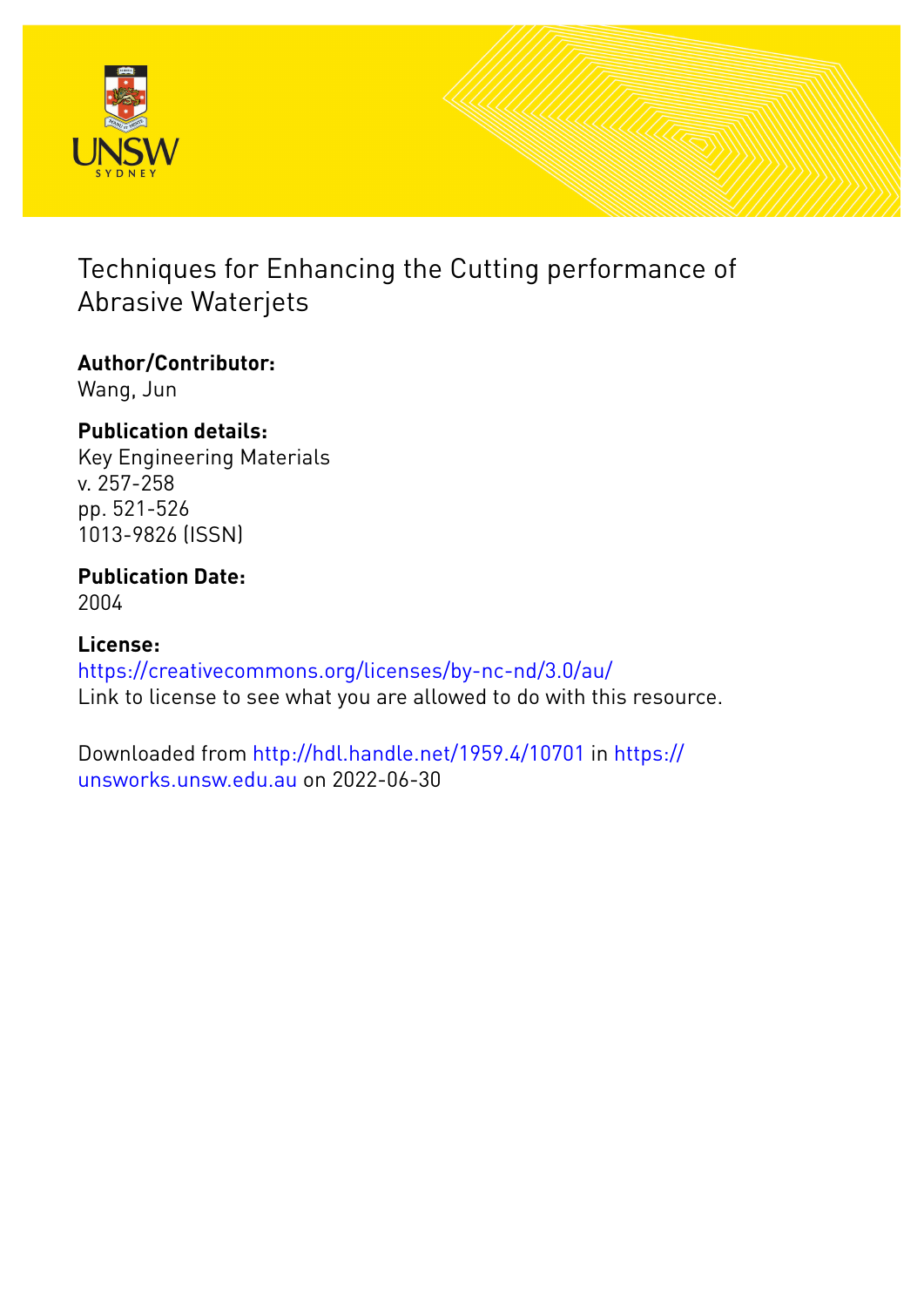### **Techniques for Enhancing the Cutting performance of Abrasive Waterjets**

### J. Wang

School of Mechanical, Manufacturing and Medical Engineering, Queensland University of Technology, GPO Box 2434, Brisbane, Qld 4001, Australia (Email: j.wang@qut.edu.au)

**Keywords:** Abrasive Waterjet Cutting, Cutting Performance, Jet Impact Angle, Nozzle Oscillation, Multipass Cutting

**Abstract.** The need to enhance the cutting performance and capability of abrasive waterjet (AWJ) technology has been a focal point in this field of research to increase its application domain. Various new cutting techniques for increasing the AWJ cutting performance, such as the total depth and smooth depth of cut, are outlined and discussed. It is found that considerable gains can be achieved by angling the jet forward in the cutting plane while multipass cutting technique is more effective in cutting thick materials. Using alumina ceramics as specimens, it shows that the use of nozzle oscillation can significantly improve the major cutting performance even with small oscillation angles, making it possible to use this technique in AWJ contouring. It also shows that if the oscillation parameters are not selected correctly, the nozzle oscillation technique can markedly reduce the cutting performance. A recommendation is then made on selecting the appropriate oscillation parameters for cutting alumina ceramics.

#### **Introduction**

As an increasingly used non-traditional machining technology, Abrasive Waterjet (AWJ) cutting is superior to many other cutting technologies in processing various materials, particularly in contouring or profile cutting and in processing difficult-to-cut materials [1-3]. However, its cutting capability in terms of depth of cut and kerf quality is the major obstruction limiting its application. A large amount of research and development effort has been directed towards modeling and improving AWJ cutting performance, such as surface roughness and striation as well as depth of cut (or depth of jet penetration) [3-7], and the fundamental understanding and mathematical modeling of AWJ hydrodynamic characteristics [3,8,9]. Nevertheless, AWJ cutting is still limited to situations where the work material is relatively thin and the requirement for cut quality is not high. Fig. 1 shows some typical kerf geometrical features for assessing kerf quality [3]. While the total depth of cut represents the jet capacity to cut through a material, in practice it often requires that a smooth surface is achieved over the entire work thickness, i.e. the smooth depth of cut is at least equal to the work thickness.

In order to increase the depth of cut and the smooth depth of cut as well as to reduce the kerf taper and surface roughness, low jet traverse speeds are normally selected at high water pressures. Such combinations of the process parameters are not preferred in practice from an economic point of view. As a result, various attempts have been made to increase the cutting performance of AWJs, including the use of water pressure at as high as 690 MPa [10]. Among these investigations, angling the jet forward in the cutting plane, the controlled nozzle oscillation technique, and multipass cutting operations have been found to be most effective without any additional costs to the process.

Based on the research in the author's laboratory, this paper briefly reviews the jet forward angle and multipass cutting techniques. It then outlines a study of controlled nozzle oscillation technique along with an analysis of the associated cutting performance. The study focuses on the major cutting performance measures, such as depth of cut, smooth depth of cut and surface finish when cutting an alumina ceramic. Some remarks are finally made with regard to the limitations of these cutting techniques and the need for further research.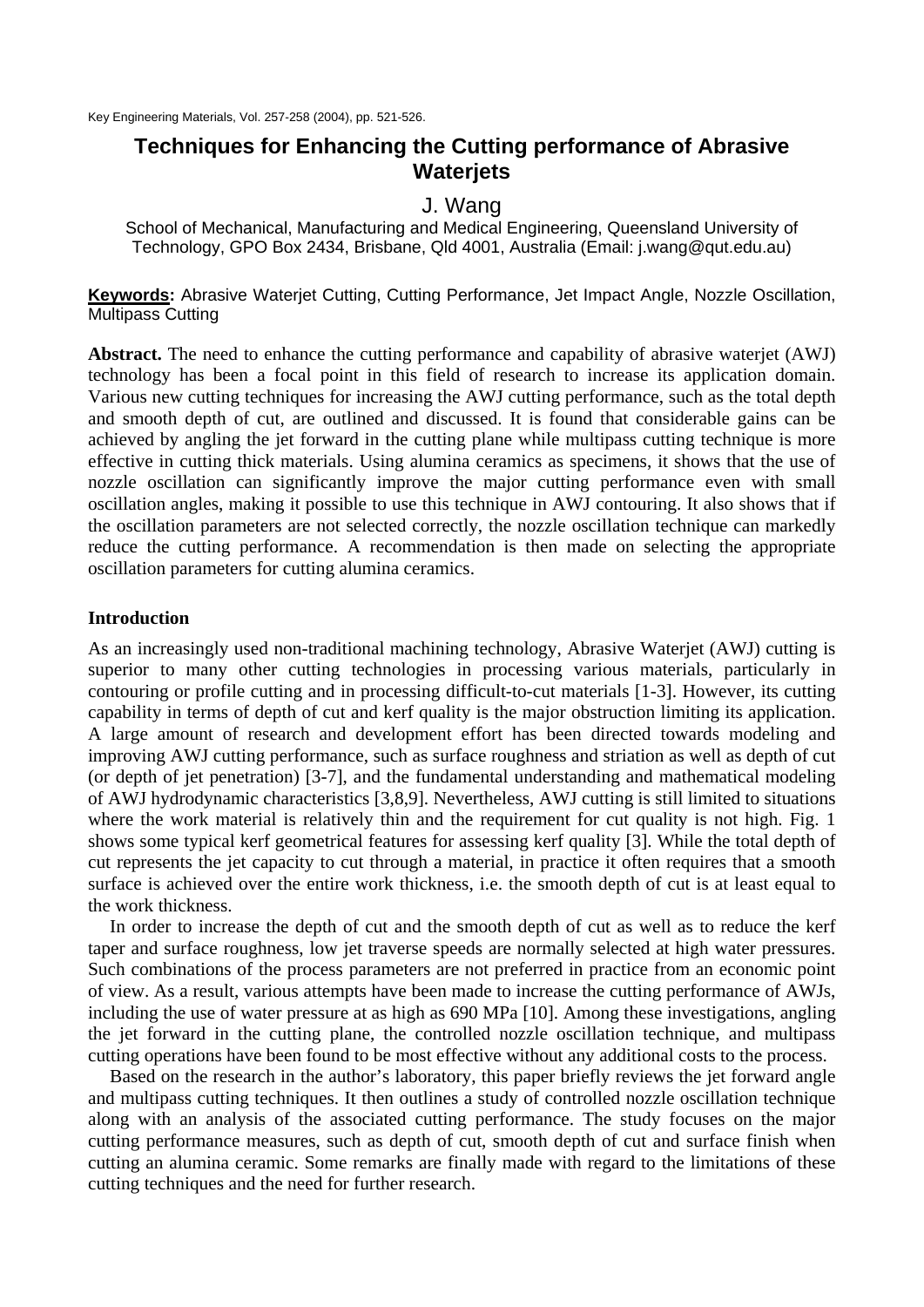

Fig. 1. Characteristics of kerfs produced by an AWJ.

#### **Forward Angling the Jet in the Cutting Plane**

It can be noticed from Fig. 1 that as an AWJ cuts into a material, the direction of cutting changes as indicated by the drag angles on the cut surface. This change in particle cutting direction reduces the component of energy used for material removal. It has been thus suggested that a jet forward impact angle in the cutting plane could be introduced to compensate for the drag angle so as to improve cutting performance, where the jet impact angle is defined as the angle between the initial jet flow direction and the workpiece surface. To assess the effectiveness of this cutting technique and to optimize the cutting parameters, a study has been carried out on cutting 87% alumina ceramic tiles and polymer matrix composite slabs [3].

The results for cutting alumina ceramic tiles showed that jet impact angle had a significant effect on the depth of cut while its optimum value was found to be about  $80^\circ$  to  $85^\circ$ . It appears that this optimum value is independent of the other variables used in this study. Using the optimum jet impact angle could increase the depth of cut by about 30% compared to that at  $60^{\circ}$  jet impact angle, or about 8% if compared to that when the jet is normal to the workpiece surface.

The depth of cut in cutting the composite slabs was found to increase by about 25% as the jet impact angle increased from  $50^{\circ}$  to  $80^{\circ}$ . A further increase in jet impact angle resulted in a decrease in the depth of cut. However, jet impact angle does not significantly affect the smooth depth of cut, but results in a marked improvement (up to 50% reduction) in the surface roughness when it is increased from 50° to 70°. This increasing trend vanishes as the jet angle is further increased to 90°. Thus 80<sup>°</sup> may be considered as the optimum jet impact angle for this material.

#### **Multipass Cutting Operations**

In practice, a material thickness may be beyond the jet's capacity to cut through in a single pass cutting, or the AWJ cannot produce a smooth surface over the workpiece thickness. An approach to increasing the depth of cut is to use multipass cutting where the jet travels over the same kerf a number of times. This concept has been studied in AWJ cutting of 87% alumina ceramics [3,11] and the major findings are presented.

The study shows that multipass cutting can significantly enhance the cutting performance of AWJs. Both the total depth of cut and smooth depth of cut increased with the number of passes. When the first pass was able to cut through the material, subsequent passes increased the smooth depth of cut, reduce the surface roughness and reduce the kerf taper angles. Thus, the use of multipass cutting has increased the application domain of this technology. It is interesting to note that with the same total cutting or elapsed time, a multipass cutting operation can produce larger total depth and smooth depth of cut than a single pass cutting, i.e. with the same total cutting time, more passes at higher traverse speeds are favoured. This is evidenced in Table 1. This implies that to achieve the same cutting performance, less cutting time is needed by using a multipass cutting operation. Similarly, surface roughness decreased constantly with an increase in the number of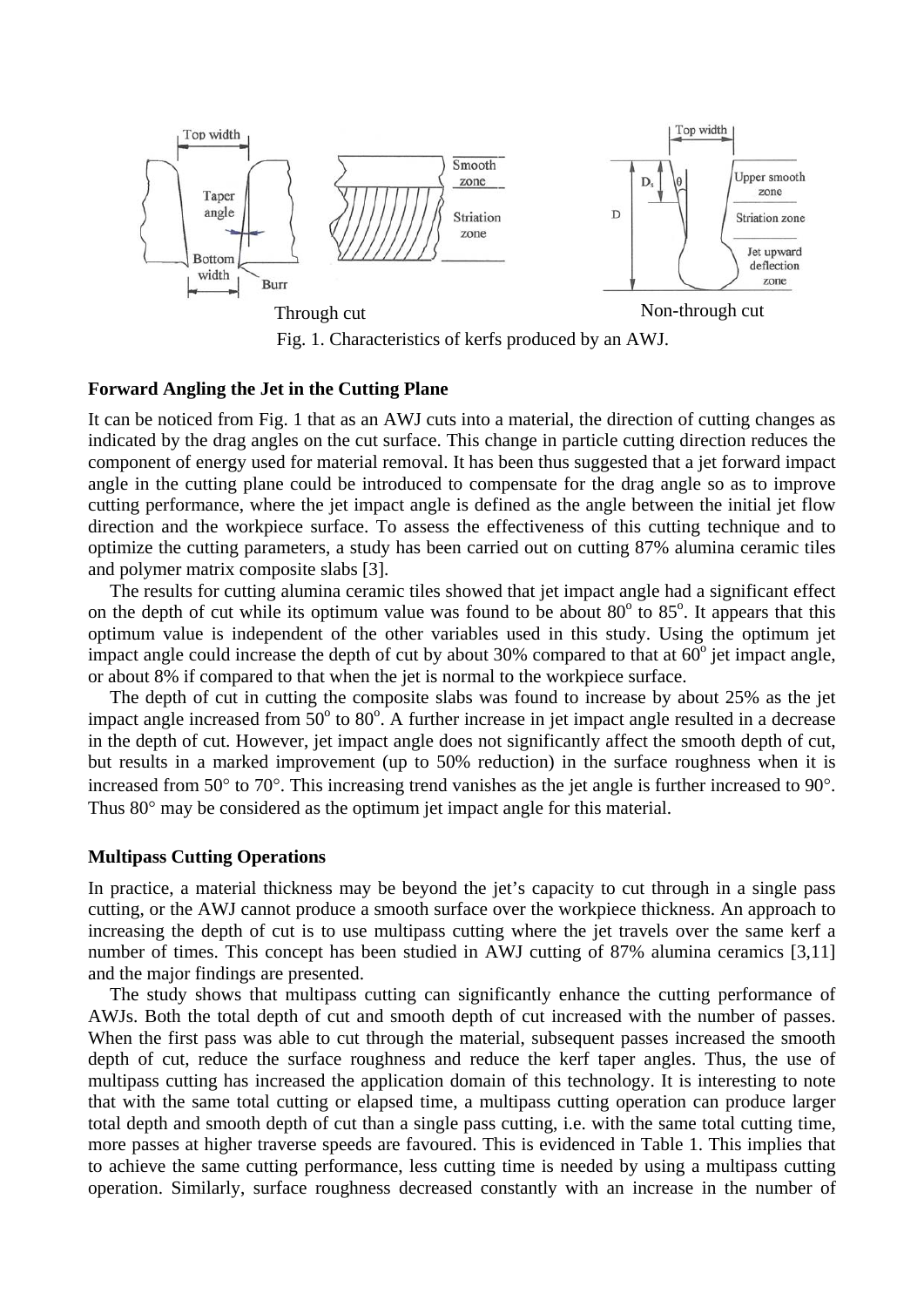passes, and by increasing the number of passes while keeping the same elapsed time, a better surface finish can be achieved.

A further study of combining the techniques of multipass cutting and forward jet impact angle has been carried out and demonstrated the resulting technological and economic advantages [12].

|        | There is purposed by the impact of the paper page cutting operations.<br>Traverse speed in each pass |        |               |                           |       |              |
|--------|------------------------------------------------------------------------------------------------------|--------|---------------|---------------------------|-------|--------------|
| Sample |                                                                                                      |        | $V_3$         | Elapsed time* Total depth |       | Smooth depth |
| No.    | $\rm (mm/s)$                                                                                         | (mm/s) | $\text{mm/s}$ | (s)                       | (mm)  | (mm)         |
|        |                                                                                                      |        |               | 25                        | >12.7 | 3.00         |
|        |                                                                                                      |        |               | 25                        | >12.7 | 5.20         |
|        | 0.67                                                                                                 |        |               | 37.5                      | 17.42 | 4.96         |
|        | 1.33                                                                                                 | 1.33   |               | 37.5                      | 20.23 | 5.68         |
|        | 1.33                                                                                                 | 2.67   | 2.67          | 37.5                      | 24.42 | 5.68         |

Table 1. Superiority of multipass over single pass cutting operations.

\* Based on 25 mm length of cut and not including nozzle return time.

#### **Controlled Nozzle (or Cutting Head) Oscillation**

It is well known that the surfaces generated by an AWJ consist of an upper smooth zone and a lower striation zone (Fig. 1). As jet traverse speed increases, surface roughness increases, so does the waviness or striation. It is believed that if a jet is used in such a way that it scans the surface of cut, the surface roughness and striation can be reduced. For this purpose, a controlled cutting head (or nozzle) oscillation technique was developed where a forward and backward pendulum-like oscillation of the nozzle along the cutting plane at pre-determined frequency and angular amplitude is superimposed to the jet traverse motion, as shown in Fig. 2. This technique has been found to be able to significantly improve the AWJ cutting performance.

In a study on cutting 87% alumina ceramics [5], Siores et al. found that the average smooth depth of cut on the two kerf walls increases with the oscillation angle within the range of their test. In general, using nozzle oscillation can increase the smooth depth of cut by more than 30%. Even in the striation zone, the drag angle and waviness can also be significantly reduced. However, when the oscillation angle was increased to above  $20^{\circ}$ , the smooth depth of cut on one of the kerf walls was increased significantly compared to the traditional cutting mode (no oscillation and



Fig. 2. Schematic of cutting head oscillation.

90° jet impact angle), while the smooth depth on the other side was worse off significantly. This was claimed to be a result of an unbalanced and vibration in the cutting head at large oscillation angles. Consequently, the optimum oscillation angle was found to be  $15^{\circ}$ -20°. When analyzing the overall results, it was found that the optimum oscillation frequency, in value, is about 6 times the jet traverse speed, e.g. for a 0.5 mm/s traverse speed, the optimum oscillation frequency is about 3 Hz.

Similar studies were conducted on cutting mild steels and aluminium alloys [13] and fibrereinforced composites [14], which show that up to 40% increase in the smooth depth of cut can be achieved by using nozzle oscillation.

However, it has been noticed in recent studies that if the oscillation parameters are not correctly selected, nozzle oscillation may have adverse effects on the cutting performance, such as reducing the smooth depth and surface roughness. The conditions at which nozzle oscillation increases or decreases the cutting performance need to be identified and the cutting and oscillation parameters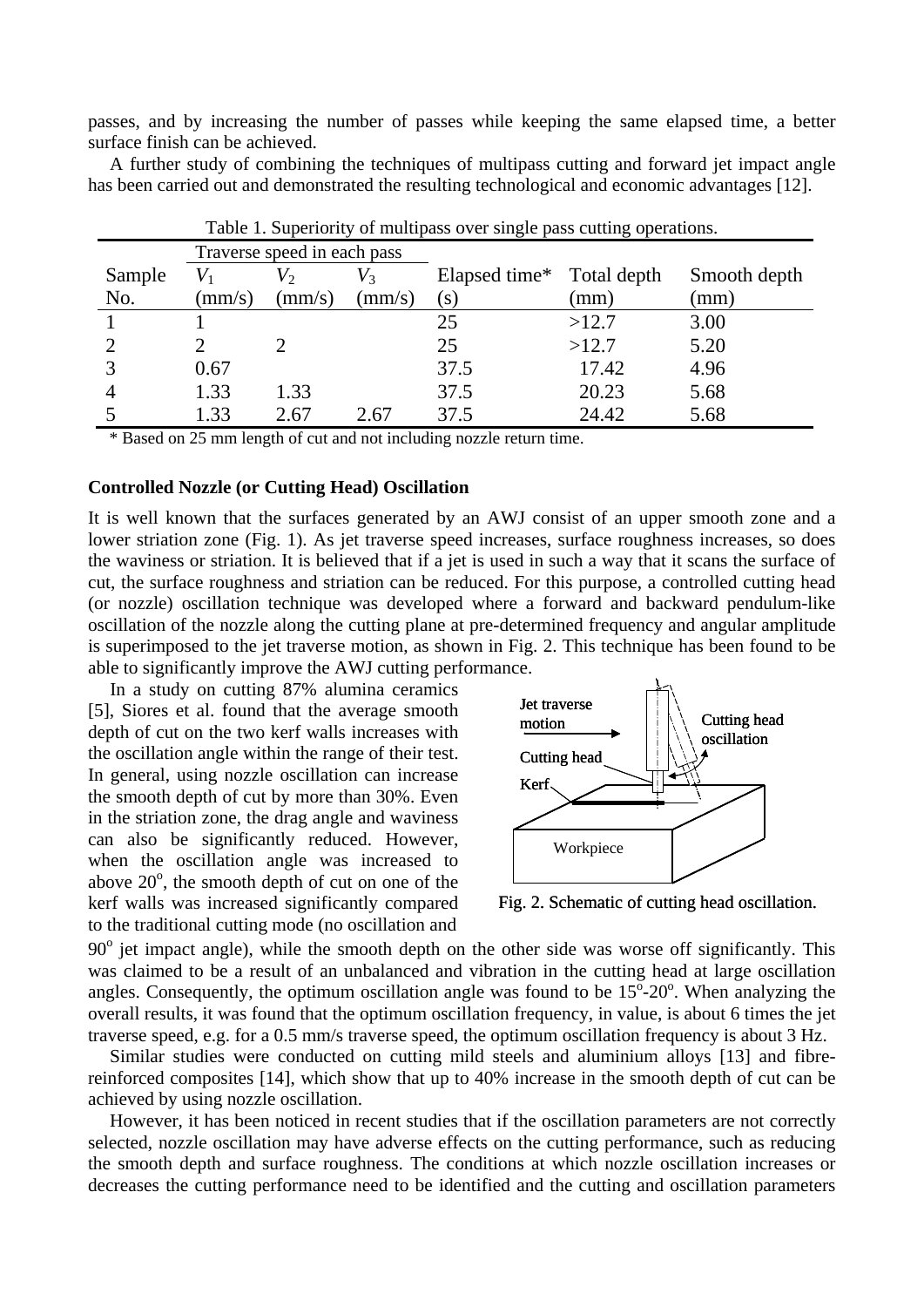are optimized. In addition, it should be realized that angular nozzle oscillation in the cutting plane results in theoretical geometrical errors in curved-slit cutting or contouring, while the reported studies used large oscillation angles of up to  $30^{\circ}$  (optimum at  $15^{\circ}$  to  $20^{\circ}$ ) that are considered inappropriate. It is on this ground that the current study was carried out.

**Experiment**. The cutting tests were conducted on a Flow International waterjet cutter on cutting 87% alumina ceramic tiles. The machine was equipped with a model 20X dual intensifier pump able to produce the water pressure of up to 380MPa and a five-axis robot manipulator for handling the cutting head. The jetting system parameters used were: orifice diameter  $= 0.33$  mm, nozzle length  $= 76.2$  mm and nozzle diameter  $= 1.02$  mm. 80 mesh almandine garnet sand was used as the abrasives. Four major process parameters were considered and each was selected at 4 levels, they were water pressure (275, 310, 345 and 380MPa), traverse speed (0.67, 1, 1.33 and 1.67 mm/s), abrasive mass flow rate (6.8, 9.1, 11.3 and 13.6 g/s), and standoff distance (2, 3, 4 and 5mm). The nozzle was oscillated from its origin (i.e. normal to the work surface) towards the jet traverse direction at the combinations of 4 oscillation frequencies (2, 6, 10 and 14 Hz) and 4 oscillation angles (2, 4, 6 and 8). In addition, some cutting tests without nozzle oscillation was also conducted for comparison purpose. An orthogonal experimental design technique was used which yielded a total of 110 tests. Various quantities for the cutting performance and kerf characteristics were acquired and analyzed. Some major findings are presented in Fig. 3, where Q is abrasive mass flow rate, h is standoff distance, V is jet traverse speed, P is water pressure, F is oscillation frequency and A is oscillation angle.



Fig. 3. Effect of nozzle oscillation parameters on the cutting performance.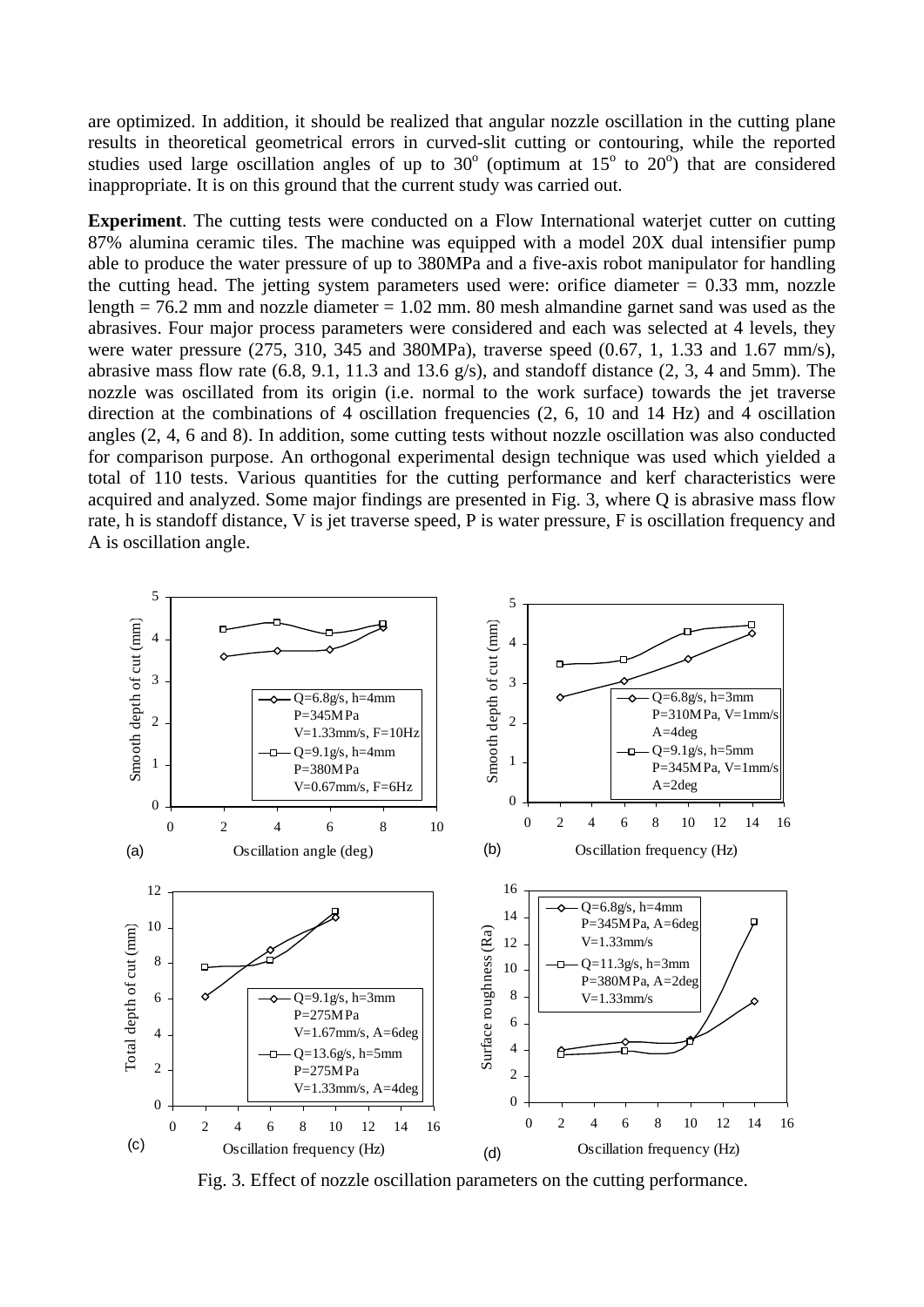**Outline of major results**. Analyzing the experimental data has revealed that nozzle oscillation could in fact increase or decrease the cutting performance such as total depth and smooth depth of cut. In the worst cases, improper use of nozzle oscillation has resulted in about 37% reduction in the smooth depth of cut. This adverse effect was also noticed on the total depth of cut, up to 7% reduction for the small number of cases that the experiment could produce for comparison. A further analysis has found that in general, small oscillation frequency tends to worsen the major cutting performance. For instance, most of the tests using the frequency of 2Hz reduced the total depth and smooth depth of cut as compared to the conventional cutting mode. All the tests using oscillation frequencies at or above 6Hz were found to increase the cutting performance. If the oscillation parameters were selected correctly, this cutting technique increased the total depth and smooth depth of cut by up to 82% and 102%, respectively, in this study.

The effect of oscillation parameters on the major cutting performance measures is shown in Fig. 3. It can be seen from Fig. 3(a) that oscillation angle does not have a significant effect on the smooth depth of cut. Likewise, it was found that oscillation angle does not have a significant effect on the other performance measures, although the total depth of cut is slightly lower at  $6^\circ$  than at other oscillation angles while the kerf taper starts to decrease when the angle increases to above  $6^\circ$ .

However, the oscillation frequency appears to have a great effect on the cutting performance as shown in Figs. 3(b) to (d). The scanning action resulting from the oscillation motion has contributed to the increase in the smooth depth of cut. However, surface roughness increases as oscillation frequency increases and becomes deteriorated when the frequency is above 10Hz. This is perhaps caused by machine vibrations enforced by the oscillation. The increase of total depth of cut with the oscillation frequency is again a result of the jet scanning action which not only clears the target surface for the subsequent particles to cut, but more importantly changes the particle attack angles that may benefit the erosion process.

Thus, nozzle oscillation at small angles can significantly improve the cutting performance if the oscillation parameters are correctly selected. From the above analysis, the oscillation frequency can be selected at 10Hz and oscillation angle may be selected at  $6^{\circ}$  or higher and  $8^{\circ}$  or  $10^{\circ}$  are recommended. These oscillation parameters will result in less theoretical geometrical errors produced on the kerf profile in AWJ contouring than the earlier reported optimum oscillation parameters [5]. In addition, this study has made it clear that nozzle oscillation can have adverse effect on the cutting performance so that the oscillation parameters must be selected correctly, e.g. using the values recommended in this study.

A visualization study was carried out to uncover the underlying mechanism for nozzle oscillation to increase the depth of cut [13]. It was carried out on a transparent plexiglass. The kerf formation process and material-jet (or particles) interference were recorded by a high speed video camera and the images were then analyzed. It was found that the successive traces of particles on the cut surfaces with nozzle oscillation are steeper than those without oscillation, which results in more particle energy in the cutting direction and deeper cuts.



Fig. 4. Samples of abrasive waterjet-work material interface trace profile: (a) traditional cutting mode; (b) with nozzle oscillation [13]*.*

#### **Concluding Remarks**

Although AWJ cutting is a widely accepted and increasingly used technology for processing various materials, its cutting capability has limited its application domain. The need to increase its cutting capability and cutting performance is therefore apparent. Angling the jet forwards in the